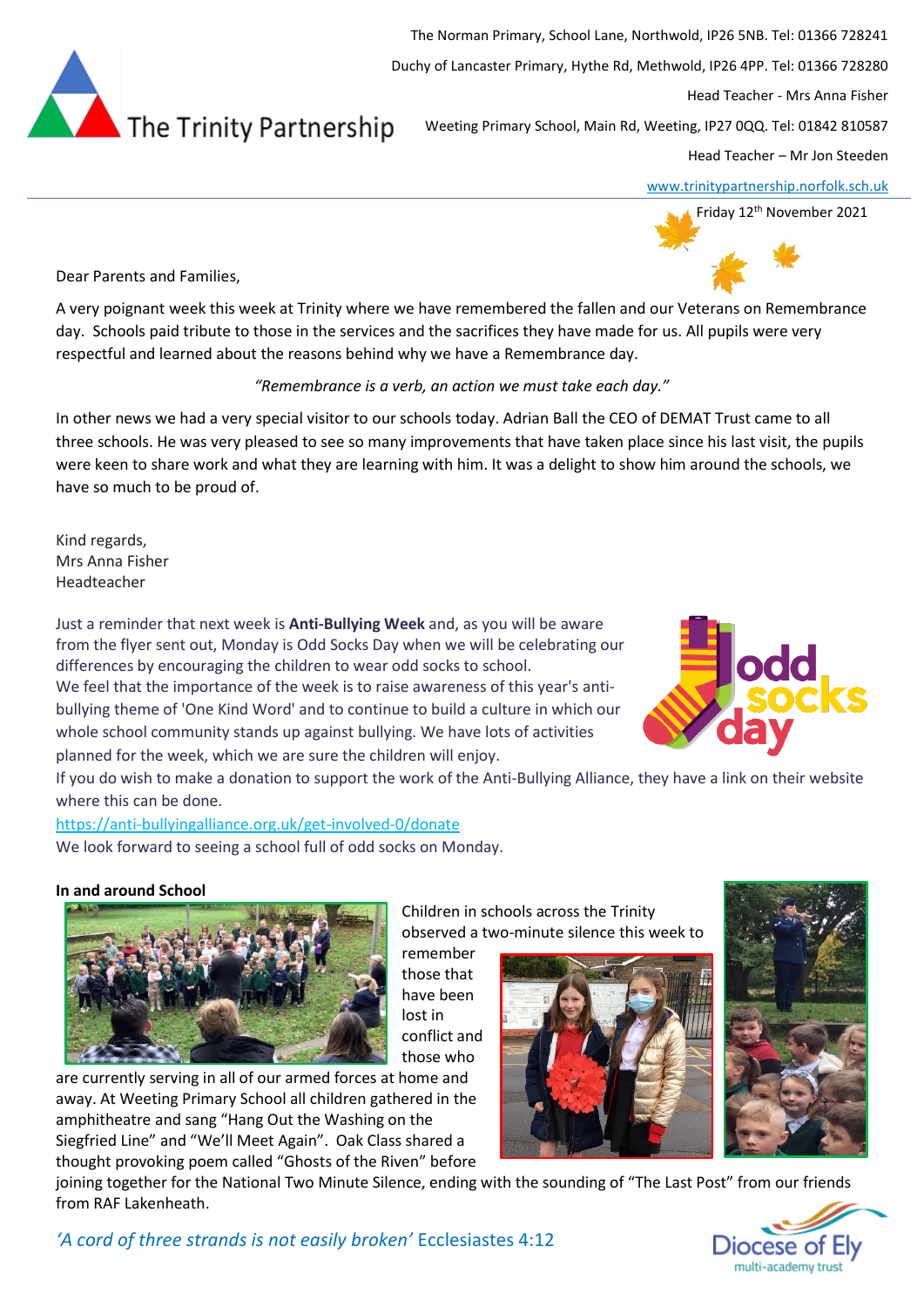



Over at The Norman the whole school gathered together on the playground to observe the two-minute silence. They shared the song 'Everywhere around me'. The children then returned to their classes and wrote down what they were thankful for. A lovely moment of reflection.

At Weeting children across the whole school worked together to make a wonderful display for the school reception a rea. Poppies have been sewn, turned into origami, created from paper plates and coloured in to make this beautiful bright display.

All week the children at Norman have been thinking about their new school council. They have been learning about democracy

and what it means to have an election as well as thinking about ways in which they can improve the school environment. Yesterday they held an election and today the winners have been announced in celebration assembly. Look out for more school council news coming soon.



### **Attendance**

We would like to remind parents that children are expected to attend school regularly. At The Trinity Partnership our aim is to work with parents to ensure that all our pupils receive the most from their education and reach their full potential. Please also be aware that, being late can be a disruptive way for children to start their school day as well leading to lost learning time.

Although term time holidays are not considered to be exceptional circumstances, any request for a planned leave of absence must be completed in advance in all circumstances, including holidays.

If the school does not receive a request for leave, we will be unable to consider your individual circumstances andthe absence will be recorded as unauthorised. We are aware that sometimes an emergency medical appointmentcannot be avoided but we do ask that any routine medical appointments are made after school or in the school holidays.

This week the following classes won their school's Attendance Award:

| <b>The Norman CE Primary School</b>         | <b>Starlings Class With 98.36 %</b><br>$\bullet$ |
|---------------------------------------------|--------------------------------------------------|
| <b>Duchy of Lancaster CE Primary School</b> | <b>Rabbits Class with 97.22 %</b>                |
| <b>Weeting CE Primary School</b>            | <b>Chestnut Class with 94.42 %</b>               |

### **Term Dates 2021/2022**

**Autumn Term 2021** Monday 6th September – Thursday 21st October

*Half term: Friday 22nd October – Friday 29th October* Monday 1st November- Friday 17th December *Christmas holiday: 20th December – Tuesday 4th January*

### **Spring Term 2022**

Wednesday 5th January - Friday 11th February *Half-term holiday: 14th February - Friday 18th February* Monday 21st February – Friday 1st April *Easter holiday: Monday 4th April – Tuesday 19th April*

#### **Summer Term 2022**

Wednesday 20th April - Friday 27th May 2022 (Monday 2nd May Bank Holiday) *Half-term: 30th May – 6th June 2022*

> *(Monday 6th June, bank holiday in lieu)*

Tuesday 7th June - Friday 22nd July 2022 *Summer holiday: Monday 25th July – September 2022*